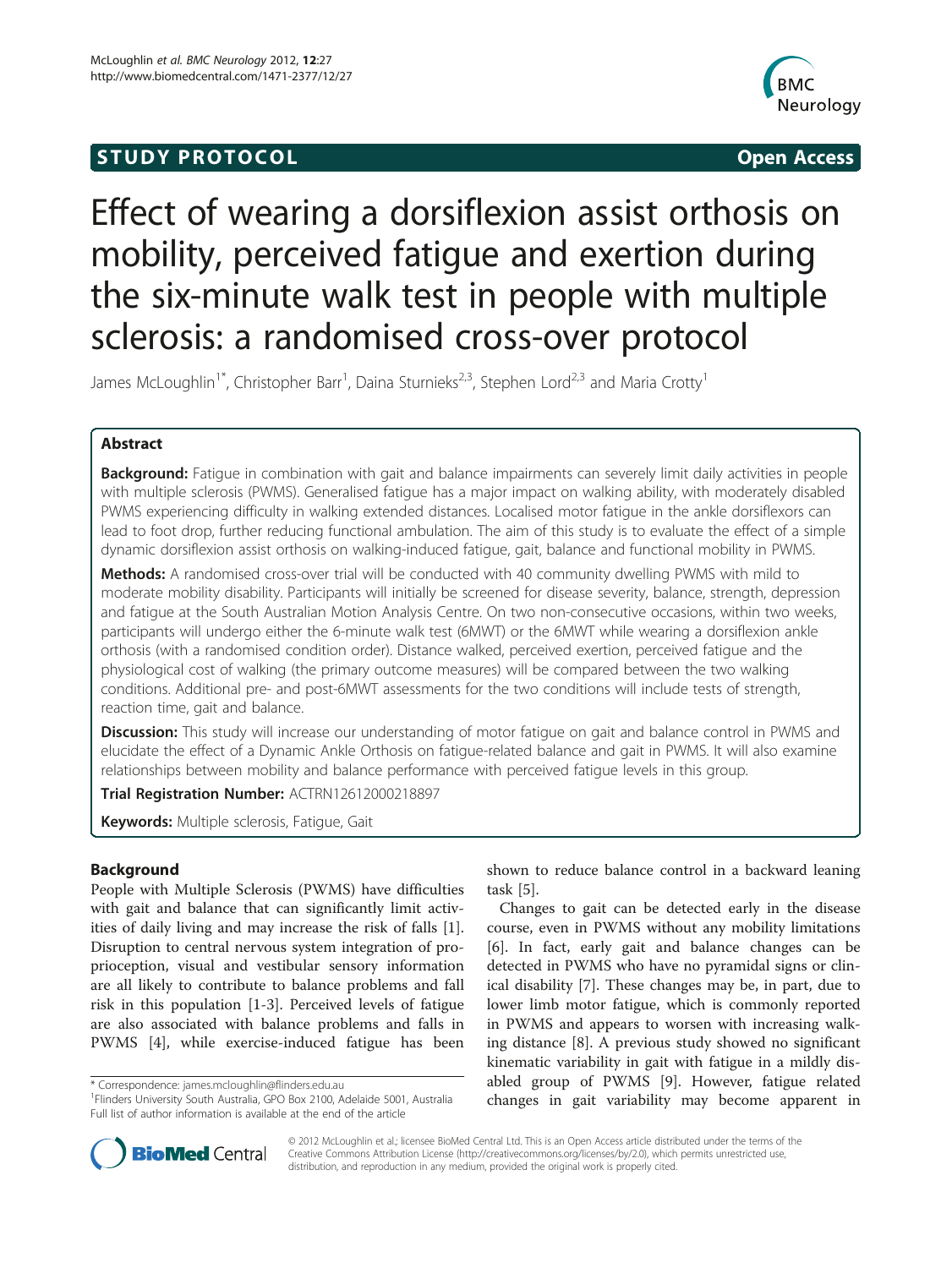<span id="page-1-0"></span>PWMS with more severe disability levels. As with generalized fatigue in MS, our current understanding of motor fatigue is limited. Ankle dorsifexors are particularly susceptible to the effects of motor fatigue, with both central and peripheral neuromuscular alterations contributing to fatigue-related weakness [\[10](#page-4-0)].

In rehabilitation, treatments addressing dorsiflexion weakness during gait can include specific dorsiflexor exercise and/or prescription of an Ankle Foot Orthoses [[11\]](#page-4-0). To date, studies have been unable to indicate the effectiveness of these orthoses in improving ambulation in PWMS [[12\]](#page-4-0). Static and dynamic ankle foot orthoses have been shown to improve static balance, but impair dynamic balance when walking [\[13](#page-4-0)]. The Dorsiflexor Assist Orthosis (DAO) (Foot Up, Ossur©) differs from standard ankle orthoses as it dynamically assists the foot into dorsifexion with an elastic strap without affecting the sensory input of the foot inside the shoe.

Moderately disabled ambulatory PWMS who have mobility difficulties that impact on their ability to undertake daily activities often seek outpatient or community physiotherapy with the aim of improving or maintaining mobility levels, but unfortunately, there is limited evidence to inform clinicians with regard to best practice in this area. The aim of this study, therefore, is to evaluate the effect of a possible therapeutic device (i.e. a DAO) on the six-minute walk test (6MWT), walking efficiency and perceived levels of fatigue and exertion. The 6MWT was selected as the fatiguing condition as it has been evaluated in PWMS as a measure of functional capacity and because PWMS have reduced 6MWT distance when compared with controls [[14\]](#page-4-0). In addition, we anticipate that in a moderately disabled group, the 6MWT will induce fatigue and changes to gait and balance control. We will therefore examine any deterioration in function by in gait patterns, balance and tests of motor function following walking the 6MWT with and without the DAO.

# Methods

# Design

A randomised cross-over trial will be conducted with 40 community-dwelling PWMS (Figure 1).

# Participants

Participants will be recruited from the MS Society of South Australia, the multidisciplinary MS Clinic at Repatriation General Hospital (RGH) and from private physiotherapy clinics in South Australia. To be included, participants must: (i) have a definite diagnosis of MS; (ii) have mild to moderate difficulty in mobility with an Expanded Disability Status Scale (EDSS) score of 3.0-6.0; (iii) be able to walk for 6 minutes unaided or with the aid of a walking stick. Participants will be excluded if



they: (i) have had an exacerbation or relapse of MS within the past 3 months; (ii) use medication prescribed for fatigue or mobility such as Amantadine, Modafinil or Fampridine; (iii) have significant cardiac or respiratory disease; (iv) suffer from severe depression, or (v) have arthritis, fibromyalgia or pain that severely limits walking. All participants will provide informed written consent prior to involvement in the study. The Repatriation General Hospital Research and Ethics Committee have approved the study protocol, registration number EC00191.

# Setting/location

Assessments will take place at the South Australian Movement Analysis Centre at the Repatriation General Hospital, Adelaide.

# Screening and initial assessments

Participants will initially be screened for disease severity with the EDSS by a certified Neurostatus investigator ([www.neurostatus.net](http://www.neurostatus.net)). Additional initial assessments will include: (i) tests of vision, strength, balance, reaction time and sensation [[15](#page-4-0)]; (ii) measurements of height and weight to calculate Body Mass Index (BMI); (iii) the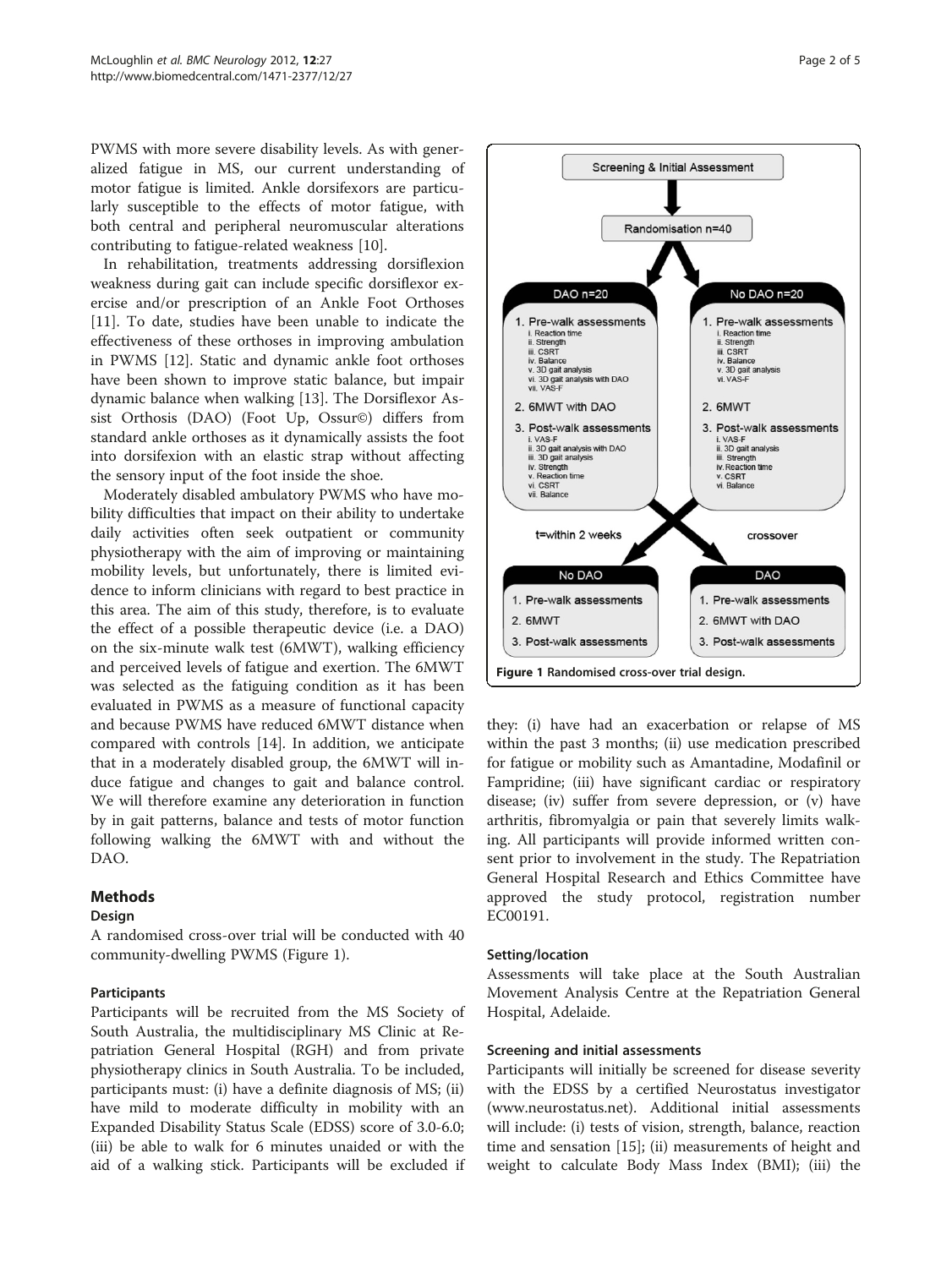Fatigue Severity Scale (FSS) [[16](#page-4-0)]; (iv) the Modified Fatigue Impact Scale (MFIS) [\[17,18\]](#page-4-0); (v) the Beck Depression Inventory –Fast Screen (BDI-FS) [\[19\]](#page-4-0); and (vi) the Multiple Sclerosis Walking Scale (MSWS-12) [\[20,21\]](#page-4-0).

#### The walking protocol and Pre- and post-walk assessments

Following initial screening and assessments, participants will be randomised with respect to condition order (i.e. 6MWT with or without DAO), and subsequently undertake the baseline pre-walk assessments. Immediately following the 6MWT, participants will undertake the postwalk assessments. The pre- and post-walk assessments include tests of strength, simple reaction time, choice stepping reaction time, standing balance, and gait analysis, as described below and presented in Figure [1](#page-1-0). Participants will return to the laboratory within 2 weeks to complete the other 6MWT condition and associated pre- and post-walk assessments.

#### Walking protocol & perceived exertion

Participants will wear a Polar heart rate monitor during each walking condition. Participants will be seated at rest for 2 minutes to determine a baseline heart rate. We will use a modified 6MWT version from the American Thoracic Society script with the aim of maximising effort and inducing fatigue [\[15](#page-4-0)]. Participants will be instructed to walk back and forth along a ten-metre walkway as fast as possible over the six-minute testing period with the instructions "walk as fast as you comfortably can, bearing in mind that you will be walking for 6 minutes". Participants will be permitted to use assistive devices (i.e. canes) if required. Distance walked and perceived exertion will be recorded each minute using the 10-point Modified Borg Rating of Perceived Exertion (RPE) scale [[16\]](#page-4-0), and heart rate (beats/min) will be automatically recorded at 5-second intervals. Physiological Cost Index of walking will be calculated by the formula;

```
(average 6MWTHR - average restingHR)/walk speed,
```
where heart rate is measured in beats/min and walk speed measured in m/min [\[17\]](#page-4-0).

# Perceived fatigue levels

Participants will be asked to indicate their perceived fatigue levels will be measured using the Visual Analogue Scale for Fatigue (VAS-F) [[18](#page-4-0)] immediately before and after the 6MWT.

#### 3D Gait analysis

3D gait analysis will be conducted using an 8 camera Vicon MX3 system (Vicon, Oxford, UK) with 4 AMTI (AMTI, Watertown, MA) force plates and Helen Hayes

marker set [[19\]](#page-4-0). Spatiotemporal data and kinematic and kinetic data for the hip knee and ankle will be collected over a minimum of 6 walking trials with and without the DAO. Data will be collected using Vicon Nexus software (v1.4) and processed with Matlab (v7.0). Sagittal plane angles at the ankle are of particular interest, to examine effects of the DAO, in addition to knee and hip angles to identify potential compensations for DAO effects at the ankle.

#### **Strength**

Knee extension and ankle dorsiflexion strength will be determined as isometric force (kg) produced, measured with a strain gauge linear to direction of force production, normalised to body mass. Strength tests will be conducted in a seated position. For knee strength testing, the hip and knee will be positioned in 90 degrees of flexion. The test of ankle strength will be conducted with the ankle at 30 degrees of plantarflexion. Each strength test will be repeated 3 times with sufficient rest in between, and the maximum score recorded [[20](#page-4-0)].

#### Simple reaction time

Participants will be seated in a chair with ceiling lights dimmed. Simple reaction time will be measured in milliseconds using a handheld electronic timer, with participants seated and using a light as the stimulus and a finger-press (hand reaction time) or a foot-press (foot reaction time) as the response. Five practice trials will be followed by an additional 10 trials, for which reaction time in milliseconds will be recorded for each trial and averaged [\[20](#page-4-0)].

# Choice stepping reaction time (CSRT)

The CSRT device consists of a floor-mounted mat that contains six plates (32 X 13 cm): two base plates on which the participant stands and four target plates. A computer monitor displays a corresponding image of the mat. One of the stepping plates on the computer image light up in a random order. The participant will be instructed to step on to the corresponding illuminated plate as quickly as possible, using their left foot for the targets to the left and to the front left, and their right for the targets to their right and front right. Reaction times for (i) time to lift the foot from the base plate and (ii) time to land the foot on target plate will be recorded. Each plate will be presented 5 times, and sufficient time will be given between each trial to re-establish balance and minimise fatigue [[21,22\]](#page-4-0).

# Standing balance

Standing balance will be measured while participants stand on two AMTI force plates. Postural position of C7 and sacrum will be measured using reflective markers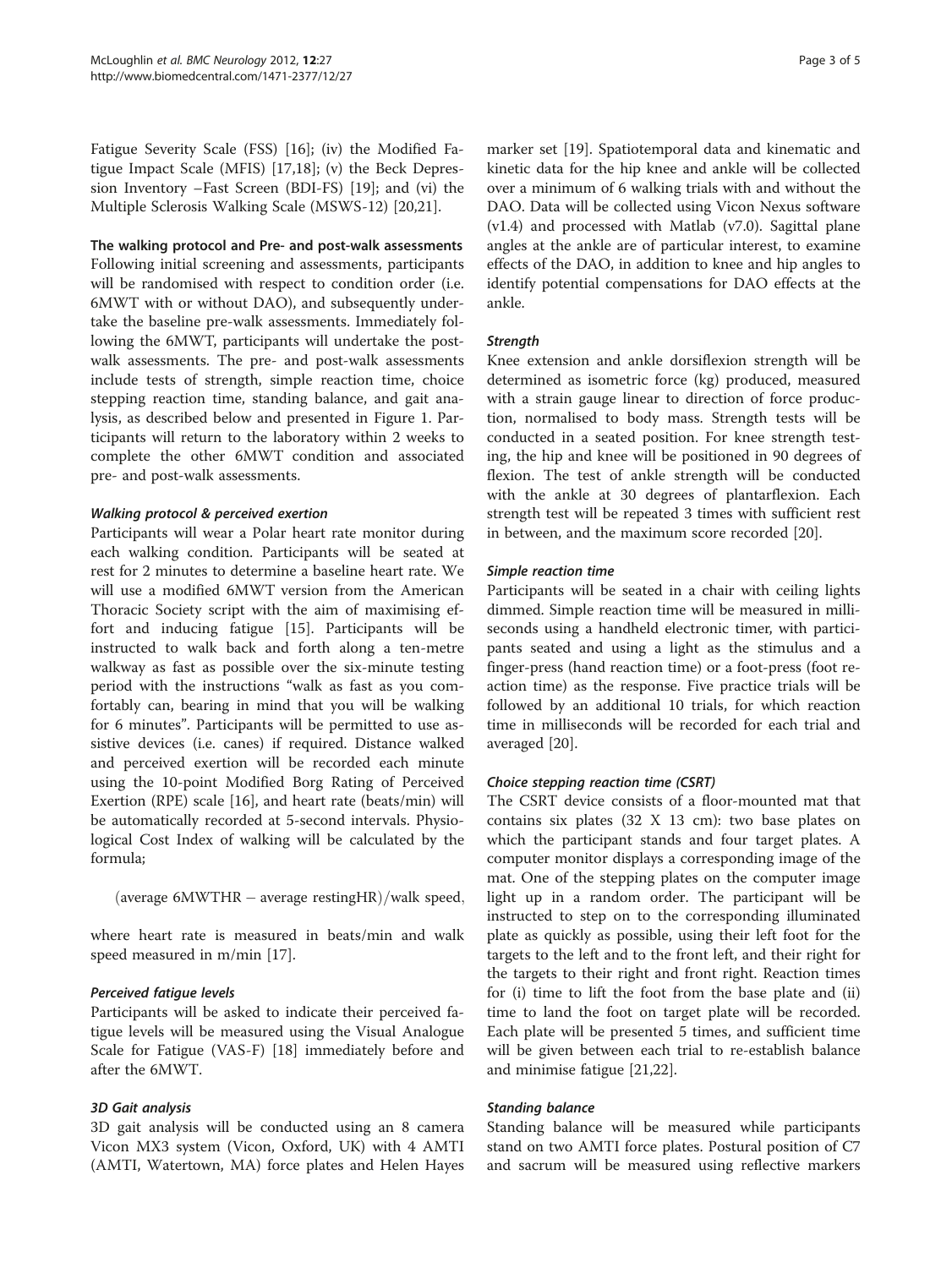and an 8-camera Vicon© MX3 system. The participant will stand for 30 seconds under 4 conditions: (i) eyes open feet apart; (ii) eyes open feet together; (iii) eyes closed feet apart; and (iv) eyes closed feet together. Each condition will be repeated with the 8 trials presented in a randomized order.

#### Primary outcome measures

The primary outcome measures are walking distance, physiological cost index and perceived fatigue and exertion during the 6MWT.

#### Secondary outcome measures

The secondary outcome measures are hand and foot simple reaction time, choice stepping reaction time, knee extension and ankle dorsiflexion strength, postural sway with feet together and apart and the spatio-temporal, kinematic and kinetic gait parameters.

#### Sample size calculations

We used the "Inequality Tests for Two Means in a 2x2 Cross-Over Design using Differences" module from the Power Analysis and Sample Size (PASS) software [[18](#page-4-0)] for estimating the sample size required for the primary outcome measure of 6MWT distance. The following parameters were entered into the calculation: power = 0.8; alpha = 0.05; N(total sample size) = 20,30,40; mean difference between groups at retest = .50,100,150. Standard deviation measures were estimated from previous studies [\[11](#page-4-0)]. The difference in 6MWT distance was based on the rationale that a clinically meaningful increase in metres walked by MS patients in this test is 100 m (i.e. the difference reported between Mild MS and Moderate MS [\[23\]](#page-4-0)). These analyses indicated that a sample size of 35 would be appropriate for the study design. An additional 5 participants will be recruited to allow for possible dropouts.

#### Statistical analysis

Initially we will examine the frequency distributions, percentages and calculate means and standard deviations (mean +/−SD) for the outcome measures. Repeated measures analysis of variance (ANOVA) will be used to determine differences in the outcome measures with time and DAO condition as factors. Finally, we will examine associations between 6MWT and measures of fatigue (FSS, MFIS VAS-F & Borg RPE), EDSS scores and Postural Sway data with Pearson correlations. The data will be analysed with the Statistical Package for Social Science (SPSS) software.

We will adjust for other possible confounding variables by using a covariance analysis. Multiple regression analysis will be used to examine significant, independent predictors of 6MWT distance.

#### **Discussion**

This study will examine the use of a novel ankle dorsiflexion assisting device (DAO) on walking performance in people with moderate MS and determine potential beneficial effects on walking induced changes in fatigue, gait patterns, strength, balance and reaction time. Ambulation distance has historically been a key measure of functional status and disability in PWMS [[24](#page-4-0)]. A recent multidisciplinary consensus conference in 2007, with the Consortium of MS Centres in the USA, agreed that rehabilitation professionals need to improve their understanding of gait and fatigue outcome measures used in MS rehabilitation [\[22](#page-4-0)].

While it is known that PWMS have reduced mobility, impaired balance and higher fatigue levels compared with healthy controls, the complex interaction between these factors is not well understood. PWMS have a reduced 6MWT performance compared to healthy controls, and it is important to identify the changes in fatigue, gait, balance and motor function that result in this reduced mobility as this may identify key modifiable targets for rehabilitation. These targets may include either exercise and/or timely use of specific orthoses to maximise functional mobility while reducing the risk of falls. We believe this detailed study design will allow us to further determine what kinematic and kinetic changes are associated with prolonged walking in PWMS, providing a more detailed understanding of complex movement dysfunctions such as spasticity and localised motor fatigue. This may also help in designing individualised orthoses aimed at maximising mobility without compromising balance control. In addition we hope to deepen our knowledge of perceived fatigue and physiological performance associated with mobility.

It is likely a rehabilitation approach that uses exercises that address aspects of strength and skilled recruitment of muscles involved in walking and dynamic balance may need to be combined with individually prescribed orthoses in order to maximise mobility for PWMS. Our ability to analyse gait and balance becomes increasingly important when considering recent therapeutic advancements that have been shown to reduce clinical progression, improve disability and increase ambulation levels [[25,26\]](#page-4-0). This is an important step for future research directed towards evaluating targeted interventions for improving balance and mobility and reducing fatigue in PWMS.

#### Abbreviations

PWMS: People with Multiple Sclerosis; 6MWT: Six-Minute Walk Test; DAO: Dynamic Ankle Orthosis; RGH: Repatriation General Hospital; EDSS: Expanded Disability Status Scale; MS: Multiple Sclerosis; BMI: Body Mass Index; FSS: Fatigue Severity Scale; MFIS: Modifies Fatigue Impact Scale; BDI-FS: Beck Depression Inventory- Fast Scale; MSWS-12: Multiple Sclerosis Walking Scale; RPE: Rating of Perceived Exertion; VAS-F: Visual Analogue